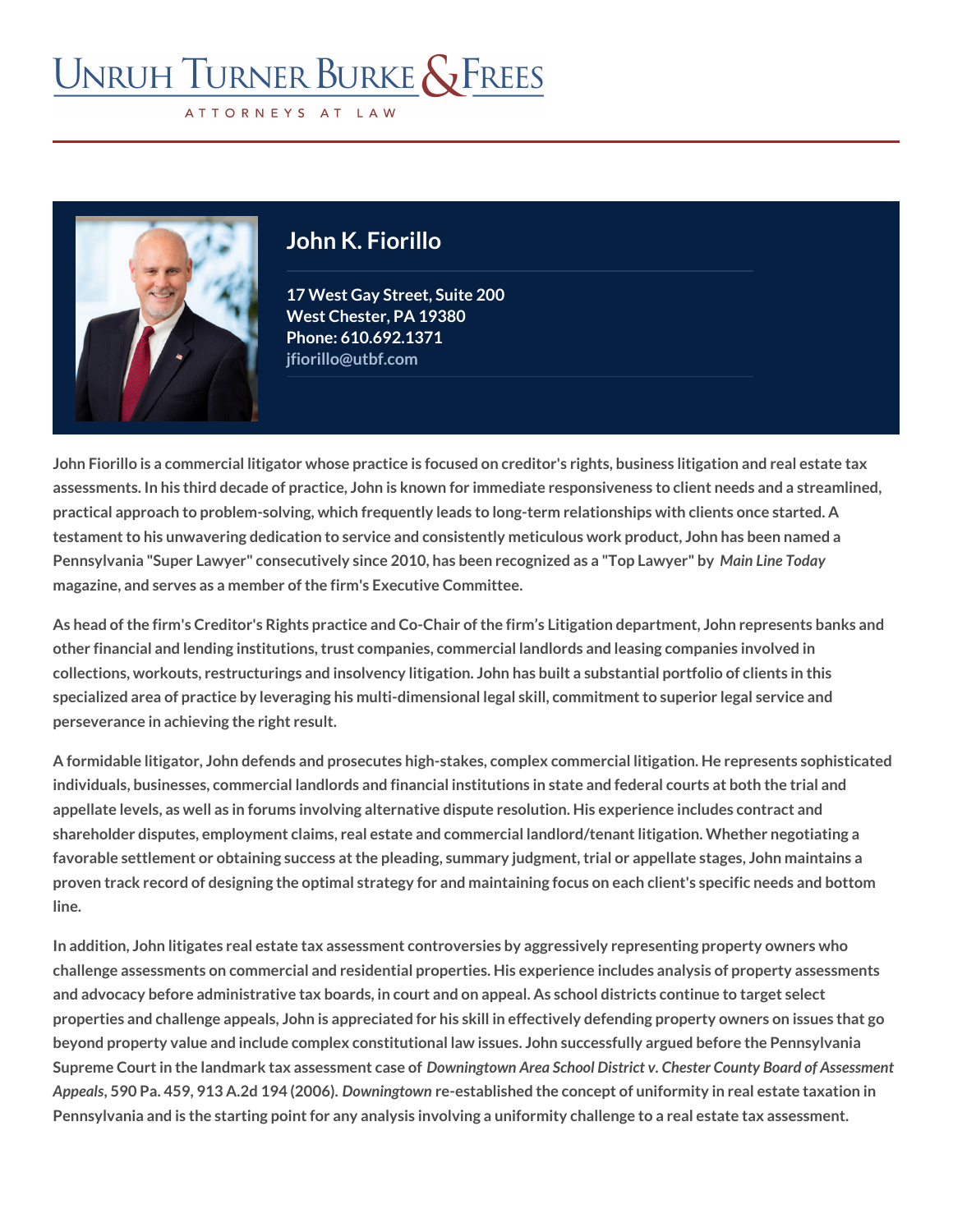## Practice Areas [Creditor s Rights &](/practices/creditors-rights-bankruptcy/) Bankruptcy [Commercial Li](/practices/litigation/)tigation [Real Estate Tax A](/practices/real-estate-tax-assessment/)ssessment Education Villanova University School of Law, J.D. (1989) Wharton School, University of Pennsylvania B.S., Economics (1986) Admissions Supreme Court of Pennsylvania (1989) Supreme Court of New Jersey (1989) United States Supreme Court (2006) United States District Court, Eastern District of Pennsylvania (1989) United States District Court, District of New Jersey (1990) United States Court of Appeals, Third Circuit (2012) United States District Court, Western District of Pennsylvania (2016) Judicial Clerkship Judicial Law Clerk, The Honorable Juanita Kidd Stout, Supreme Court of Pennsyl Memberships Chester County Bar Association President (2021) Vice President (2019-2020) Treasurer (2018) Secretary (2017) Board of Directors (2016 to present) Judicial Evaluation Committee (2016) Pennsylvania Bar Association Delegate, Pennsylvania Bar Association House of Delegates (2014 to present) Hon. John E. Stivley, Jr. American Inns of Court West Pikeland Township Board of Supervisors (2003) Vacancy Board The Mill at Anselma Board of Directors (2006-2011) West Pikeland Land Trust

Member (2016 to present)